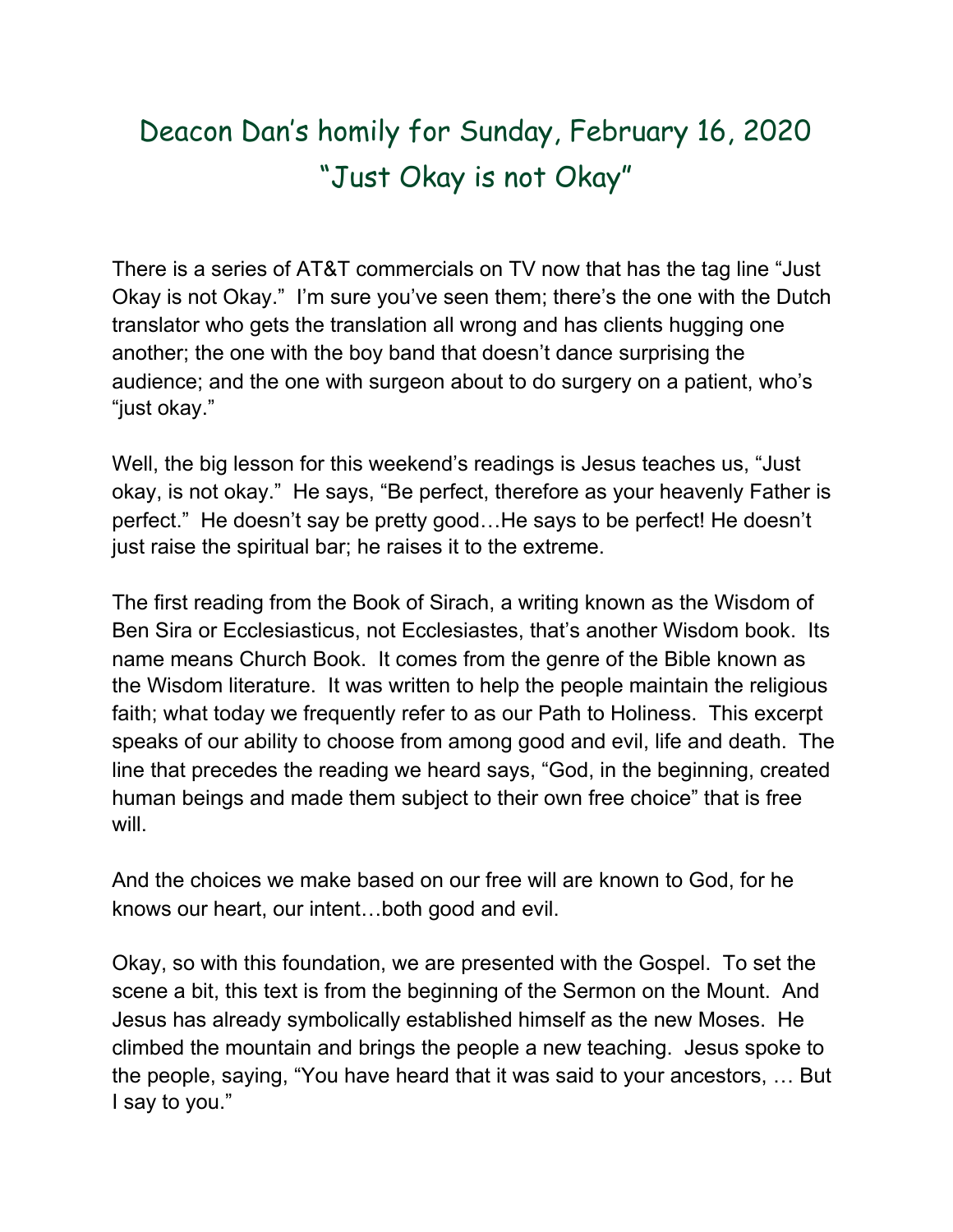Can you imagine how radical this must have been for them to hear this? Moses told you such and such, but, I am telling you this! Jesus was saying to them, I am the new Moses for you to listen to, to believe, to follow. And, he was not belittling or undermining the old Law, the Law of Moses that was their religious foundation, but He was raising it up, giving it a new intensity, fulfilling it. As He said, "I have come not to abolish but to fulfill. Amen, I say to you, until heaven and earth pass away, not the smallest letter or the smallest part of a letter will pass from the law, until all things have taken place."

From its origin, when God gave to Moses the 10 Commandments, the Law was intended to bring humanity into alignment with divinity. Jesus' Incarnation, His becoming a human person, one of us, that loving act of God, finally brought humanity and divinity together, into alignment.

That, "bringing it into alignment" is inviting us to become perfect as our heavenly Father is perfect. To do this, to cooperate with the gifts of grace, we must get at the root of the sin that distances us from God. That is, before the act of sin, whatever sin may be the one that tempts us, we must root out the thought of sin.

Before one steals another's goods, we covet, thinks about, desires to have another's goods. Before one commits a hurtful or hateful act to another person, we think evil about that person. The act of sin begins with a compromise of the soul.

Jesus set a new standard for loving, and that is to not only eliminate cruel and hateful action but to also eliminate cruel and hateful thoughts, even hateful attitudes. The underlying problem, the disorder of sin has to be corrected.

Emmanuel Kant wrote, "Never treat another human being as a means, but only as an end." John Paul II built upon this saying, "Human Beings should never be subordinated to be simple a means for somebody." Isn't this what pornography does? It turns a person into an object to a means for the viewer.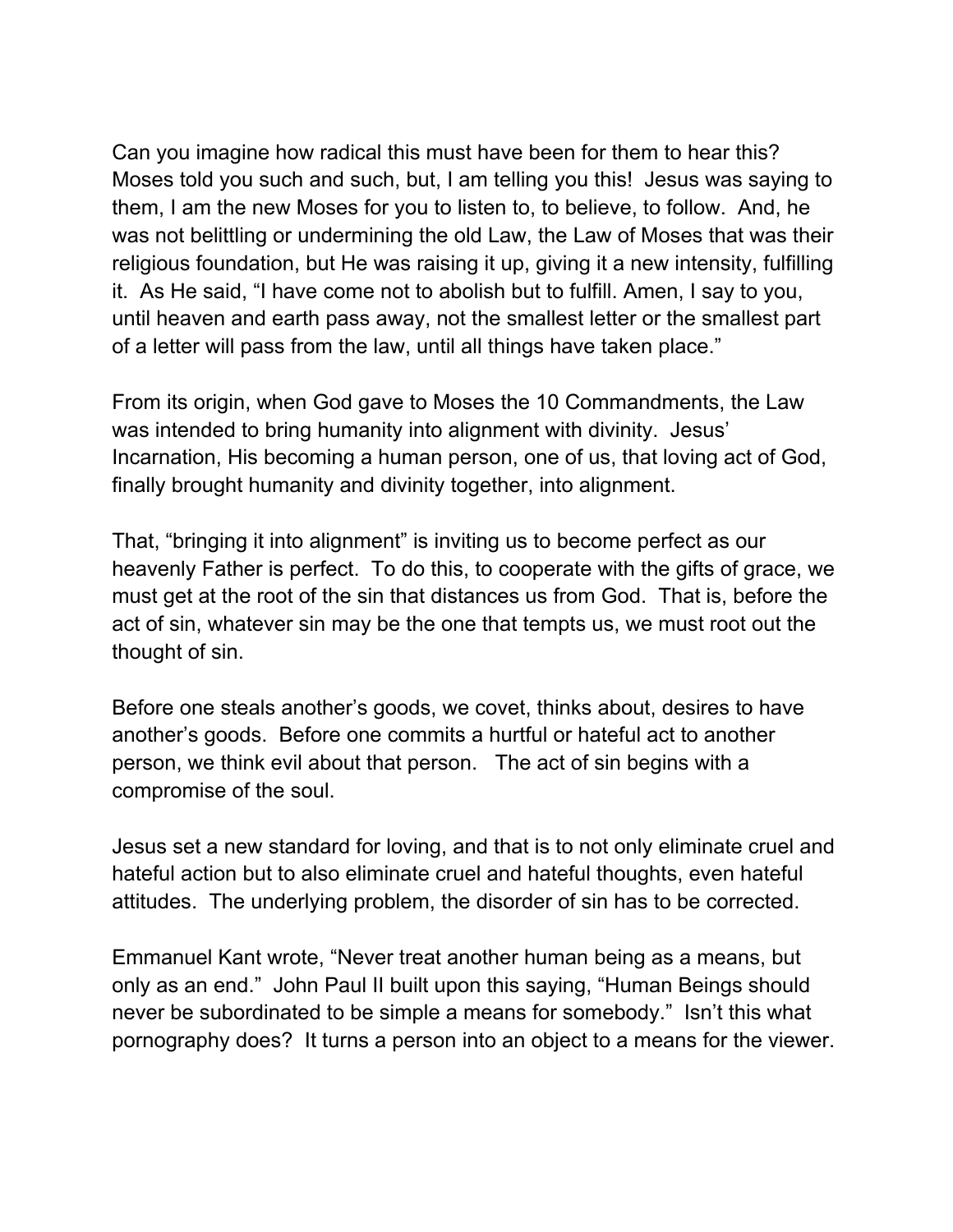Jesus' teaching was to not just achieve conformity to the Law externally…the act, but alignment to God internally, in the heart and mind. And, the Church that Jesus founded, its mission, its job is to bring us to perfection; to make saints; Therefore, to be perfect as our heavenly Father is perfect, it is a radical mission.

Fellow parishioners pointed out something that emphasizes this to me a while ago, and we use it at every preBaptism class with parents and godparents. If you've had a chance to visit the Cathedral of the Blessed Sacrament in downtown Sacramento and taken the time to walk up the left side, you may have seen the very large painting of 14 Saints of the Americas. Within these beautifully arranged portraits of saints such as Elizabeth Ann Seton, Kateri Tekakwitha, Katherine Drexel and Juan Diego is one empty frame. It is a reminder for us to see that that empty space is for our portrait, our saintly image; because we are intended to become saints.

Jesus isn't teaching to help people choose to be "mediocre Christians", the Church's mission isn't to form a "pretty good" Catholic people. Just okay, isn't okay. Therefore, be perfect as your heavenly Father is perfect.

He wouldn't tell is to do this, if He didn't know that it is possible for us. It may seem extreme, an impossible path to holiness, but He accompanies us on this path. He gives us all we need to do this; to be a saintly people; to be a saintly person.

This extreme expectation of saintliness is complemented by God's extreme mercy and forgiveness. God, through His Church, the Sacrament of Baptism, Reconciliation and the Anointing of the Sick which [will take place in just a few minutes], [took place at the 5:30 Mass last night and this morning at the 11:00 Mass] offers complete forgiveness to the repentant sinner. This forgiveness resets, it heals, reconnects, renews our spiritual relationship with God. We can begin again, get back on that path leading to forever joy and become all that we are intended to be, a saintly person.